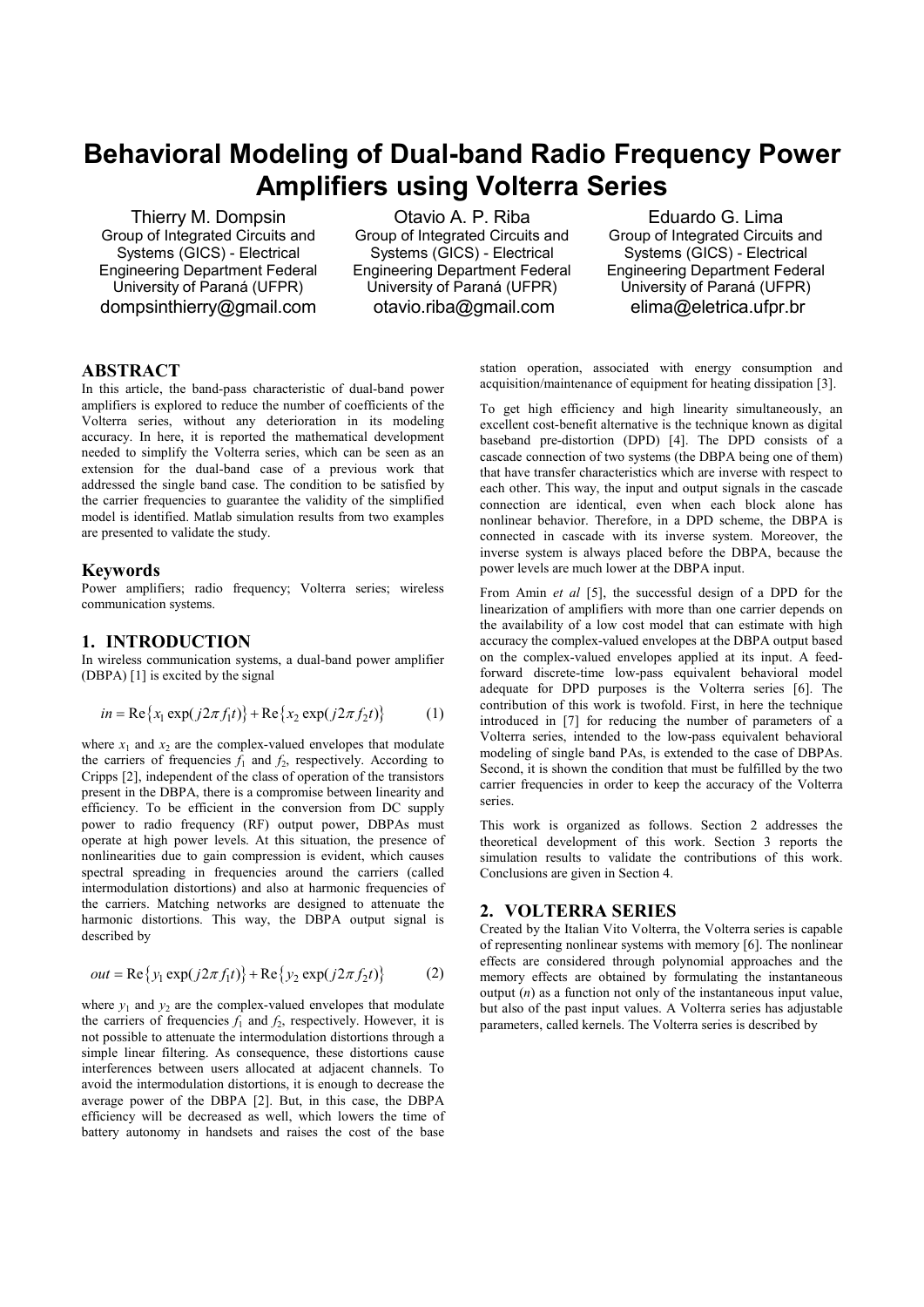$$
y_{a}(n) = \sum_{P=1}^{P_{0}} \sum_{P_{1}=0}^{P} \cdots \sum_{P_{4}=0}^{P} \sum_{q_{1}=0}^{M} \cdots \sum_{q_{1}=q_{P_{1}-1}}^{M} \sum_{q_{1}+q_{1}-1}^{M} \cdots
$$

$$
\sum_{\substack{q_{1}+p_{2}\\=q_{1}+p_{2}-1}}^{M} \sum_{q_{1}+p_{2}+1}^{M} \cdots \sum_{\substack{q_{1}+p_{2}+p_{3}-1\\=q_{1}+p_{2}+p_{3}-1}}^{M} \sum_{\substack{q_{1}+p_{2}+p_{3}-1\\=q_{1}+p_{2}+p_{3}-1}}^{M} \cdots
$$

$$
\sum_{q_{P}=q_{P-1}}^{M} h_{P_{1},P_{2},P_{3},P_{4},\prod_{j_{1}=1}^{P_{1}} x_{1}(n-q_{j_{1}})
$$

$$
\prod_{j_{2}=P_{1}+1}^{P_{1}+P_{2}} x_{1}^{*}(n-q_{j_{2}}) \prod_{j_{3}=P_{1}+P_{2}+1}^{P_{1}+P_{2}+P_{3}} x_{2}(n-q_{j_{3}})
$$

$$
y_{4}=P_{1}+P_{2}+P_{3}+1} x_{2}^{*}(n-q_{j_{4}})
$$

where  $P_0$  is the polynomial order truncation and  $M$  is the memory length. Also,  $x_a^*$  represents the complex conjugate of  $x_a$  and *a* assumes the values 1 and 2. In (3), the symmetric coefficients were excluded to attain a more compact model. Even with this, the number of coefficients of (3) grows exponentially with  $P_0$  and *M*.

An amplifier is a band-pass system because in the signals handled by it there are spectral components only at frequencies nearby the carriers. For single band amplifiers, Benedetto *et al*. [7] showed that the great majority of the contributions of a Volterra series are contributions in harmonic frequencies of the carrier and, therefore, only a small subset of contributions is important to describe the behavior of the amplifier around the carrier.

At this article, aiming to reduce the quantity of coefficients of (3), the proposed strategy in [7] is extended to the case of dual-band amplifiers. With this, it is observed that there are necessary, to model  $y_1$ , only the terms of (3) where the number of parcels  $x_2$  is equal to the number of parcels  $x_2^*$  and also where the number of parcels  $x_1$  is equal to the number of the parcels  $x_1^*$  plus 1. This way, (3) gets reduced to

$$
y_{1}(n) = \sum_{p=1}^{P} \sum_{P_{1}=1}^{p} \sum_{q_{1}=0}^{M} \cdots \sum_{q_{p}=q_{p-1}}^{M} \sum_{q_{p+1}=0}^{M} \cdots
$$

$$
\sum_{\substack{q_{2p_{1}-1} \neq q_{2p_{1}-2}}}^{M} \sum_{q_{2p_{1}-2}}^{M} \cdots \sum_{\substack{q_{p+p-1} \neq q_{p+p}=0}}^{M} \sum_{q_{2p_{1}-2}}^{M} \cdots
$$

$$
\sum_{\substack{q_{2p-1}=q_{2p-2}}}^{M} h_{p,P_{1},q_{1},q_{2},\ldots,q_{2p-1}} \prod_{j_{1}=1}^{P_{1}} x_{1}(n-q_{j_{1}})
$$
(4)
$$
\prod_{j_{2}=P_{1}+1}^{2P_{1}-1} x_{1}^{*}(n-q_{j_{2}}) \prod_{j_{3}=2P_{1}}^{p+P_{1}-1} x_{2}(n-q_{j_{3}})
$$

$$
\prod_{j_{4}=p+P_{1}}^{2P-1} x_{2}^{*}(n-q_{j_{4}})
$$

where  $P_0 = 2P-1$ . To model  $y_2$  just change the roles of  $x_1$  and  $x_2$  in (4).

As expected, (4) drastically reduces the number of coefficients of (3). However, to not have any loss in modeling accuracy, it is necessary that:

$$
rf_1 \neq sf_2 \tag{5}
$$

for any integers  $r$  and  $s$  between 1 and  $P_0$ .

# **3. VALIDATION**

The Volterra series from (3) and (4) are now analyzed for  $P_0 = 5$ and  $M = 1$ , where (3) has 1286 coefficients and (4) has 70 coefficients. For this analysis, in Matlab software, the Volterra series of (3) and (4) are applied to fit input-output data obtained from a DBPA represented by a Wiener architecture, which utilizes a finite impulse response (FIR) filter with two coefficients and a fifth order polynomial. The complex-valued envelopes that modulate the carriers  $f_1$  and  $f_2$  are, respectively, a 3GPP WCDMA signal with a bandwidth of 8.84 MHz and an LTE OFDMA signal with a bandwidth of 10 MHz. The complex-valued envelopes were captured at a sampling frequency of 61.44 MHz. A total of 5000 samples were collected. The least squares algorithm used 2500 samples to extract the Volterra kernels, leaving the other 2500 samples to the modeling validation. Error signals defined by the difference between desired and estimated output signals were calculated. The normalized mean square error (NMSE), according to [8], was then evaluated.

## **3.1 Case 1:**  $f_1$  and  $f_2$  comply with (5)

Here,  $f_1 = 0.9$  GHz and  $f_2 = 2.5$  GHz. Table 1 shows the NMSE results.

| Table 1. NMSE results in dB |       |            |            |  |  |
|-----------------------------|-------|------------|------------|--|--|
| Band                        | Model | Extraction | Validation |  |  |
| $f_1$                       | (3)   | $-73.0$    | $-34.9$    |  |  |
| $f_1$                       | (4)   | $-61.7$    | $-61.4$    |  |  |
| f <sub>2</sub>              | (3)   | $-74.9$    | $-37.2$    |  |  |
| t٥                          | (4)   | $-63.0$    | $-59.5$    |  |  |

Note that, for the validation data set and for both  $f_1$  and  $f_2$ , the errors obtained from (4) were much smaller than the errors obtained from (3). In fact, (3) contemplates all of the 70 contributions of (4) and, thus, during the extraction (3) provides smaller errors than (4). However, the 1216 additional terms from (3) only serve to model measurement noises (associated to contributions at harmonic frequencies of  $f_1$  and  $f_2$ ) and to render the regression matrix of the least squares algorithm (LSA) practically singular, which significantly deteriorates the quality of the identified coefficients. Figures 1 and 2 illustrate the transfer characteristics in both  $f_1$  and  $f_2$ , respectively. Specifically, Figs. 1 and 2 show the normalized output amplitude as a function of the normalized input amplitude measured at the DBPA and estimated by (4). Observe that, for both bands, excellent estimations are provided by the Volterra series from (4).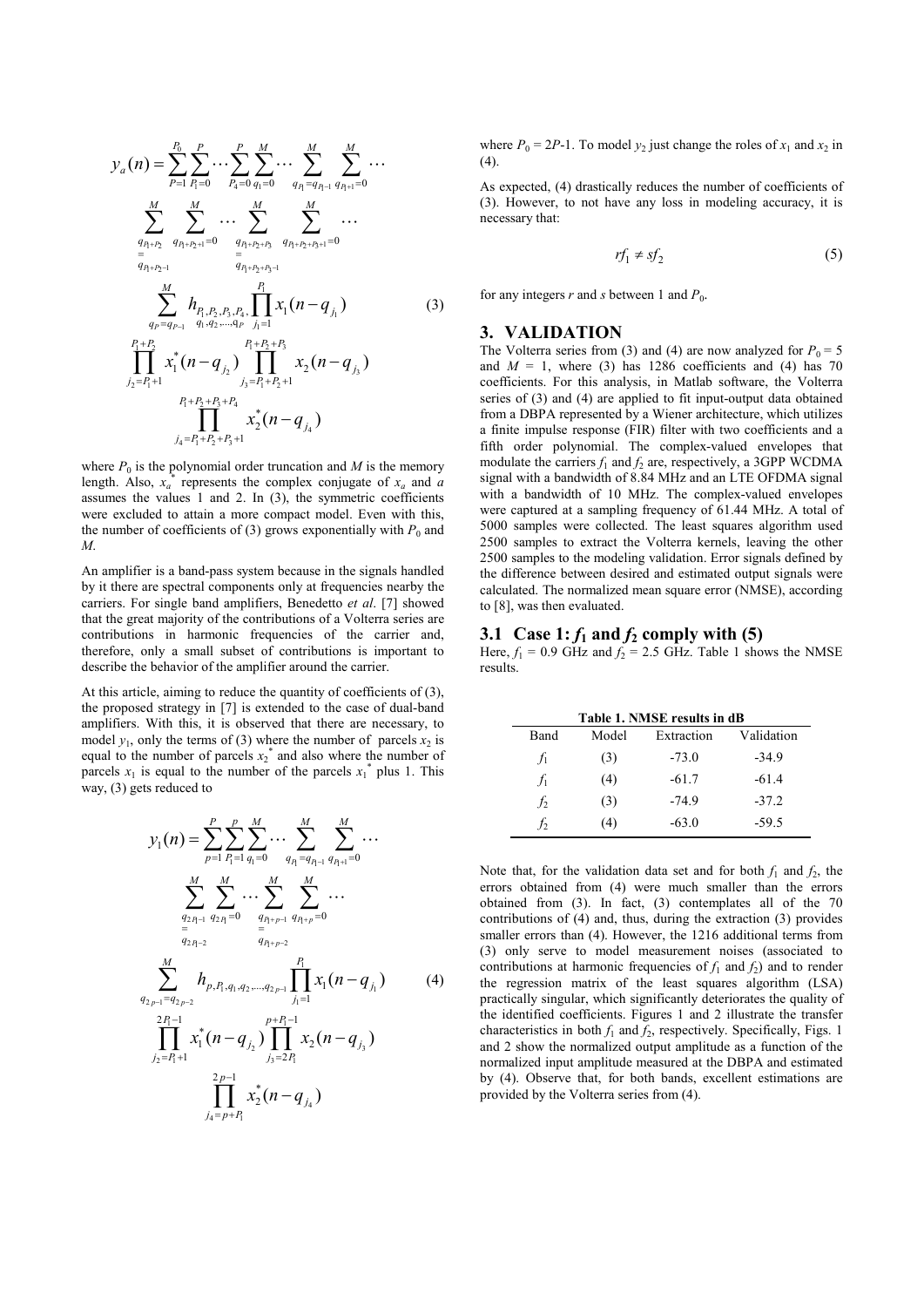

**Figure 1. Output amplitude as a function of the input amplitude for the WCDMA signal: measured at the DBPA and estimated by the Volterra series of (4).** 



**Figure 2. Output amplitude as a function of the input amplitude for the OFDMA signal: measured at the DBPA and estimated by the Volterra series of (4).** 

**3.2 Case 2:**  $f_1$  and  $f_2$  do not comply with (5) Here,  $f_1 = 1.25$  GHz and  $f_2 = 2.5$  GHz. Therefore, the condition described by (5) is not satisfied. For example, for  $r = 2$  and  $s = 1$ ,  $rf_1 = sf_2$ . Table 2 shows the NMSE results.

| Table 2. NMSE results in dB |                       |            |            |  |  |
|-----------------------------|-----------------------|------------|------------|--|--|
| Band                        | Model                 | Extraction | Validation |  |  |
| $f_1$                       | (3)                   | $-75.4$    | $-36.9$    |  |  |
| $f_1$                       | (4)                   | $-26.2$    | $-23.4$    |  |  |
| $f_1$                       | $Mod.$ <sup>(*)</sup> | $-63.9$    | $-62.9$    |  |  |
| f <sub>2</sub>              | (3)                   | $-79.0$    | $-39.6$    |  |  |
| f <sub>2</sub>              | (4)                   | $-28.5$    | $-26.3$    |  |  |
| $\mathfrak{f}_2$            | $Mod.$ <sup>(*)</sup> | $-66.2$    | $-61.0$    |  |  |

 $(*)$  Equation (4) including additional terms

Observe that the Volterra series of (3) did not present satisfactory results for the validation set due to the ill conditioning of the regression matrix of the LSA. However, the Volterra series of (4) also did not show accurate results, not even for the extraction data set. In fact, in the case 2, (5) is not satisfied. Therefore, terms that involve  $x_2x_1^*$ ,  $x_2x_1x_1^*x_1^*$ ,  $x_1x_1x_1x_2^*$ ,  $x_2x_2x_2^*x_1^*$  and  $x_2x_2x_1^*x_1^*x_1^*$  must be added to  $(4)$  that estimates the output at band  $f_1$ , increasing to 118 the number of coefficients. In a similar way, terms that involve  $x_1x_1, x_2x_2x_1^*x_1^*, x_2x_1x_1x_2^*, x_1x_1x_1^*x_1$  and  $x_1x_1x_1x_2^*$  must be added to  $(4)$  that estimates the output at band  $f_2$ , increasing the number of coefficients to 112. Table 2 shows that, with these alterations made, the obtained NMSE results are excellent. Figures 3 and 4 illustrate the transfer characteristics in both  $f_1$  and *f*2, respectively, measured on the DBPA and simulated by the original Volterra series of (4) (designated by simulated 1) and by the modified Volterra series of (4) that includes the aforementioned additional terms (designated by simulated 2). Observe that almost perfect estimations are achieved by the modified Volterra series that includes additional terms.



**Figure 3. Output amplitude as a function of the input amplitude for the WCDMA signal: measured at the DBPA and estimated by the original Volterra series of (4) and by the modified Volterra series of (4) that includes additional terms.** 



**Figure 4. Output amplitude as a function of the input amplitude for the OFDMA signal: measured at the DBPA and estimated by the original Volterra series of (4) and by the modified Volterra series of (4) that includes additional terms.**